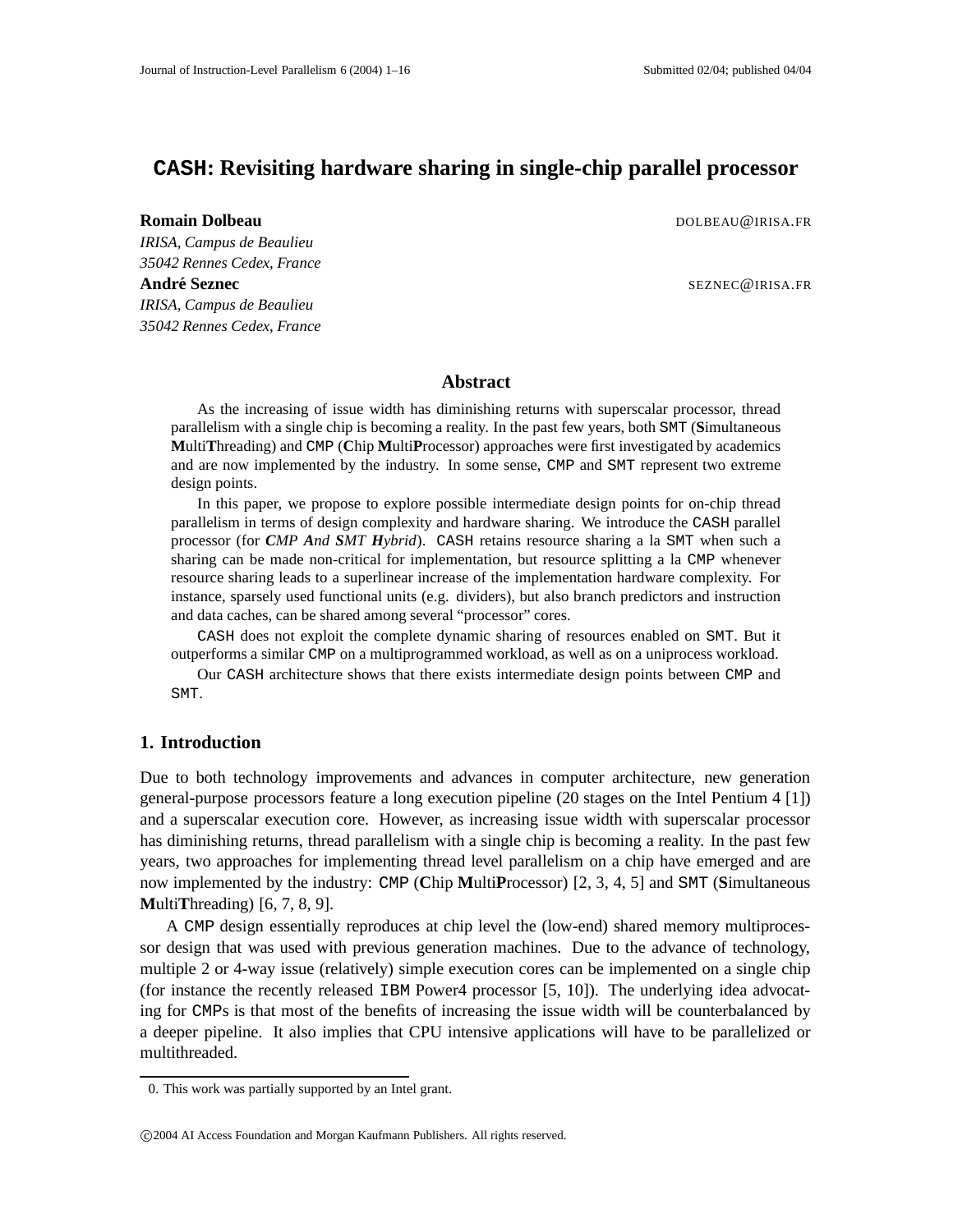DOLBEAU AND SEZNEC

At the other end of the design spectrum, the SMT paradigm relies on a completely different approach. As pointed out by the designers of the canceled EV8 microprocessor [9], SMTs are essentially designed to achieve uniprocess performance with multithread performance being a bonus. But the SMT processor supports concurrent threads with very low granularity. That is, instructions from the parallel threads are concurrently progressing in the execution core and shares the hardware resources of the processor (functional units, caches, predictors, . . .). The main difficulty with SMTs implementation is induced by the implementation of a wide issue superscalar processor; the hardware complexities of the renaming logic, the issue logic, the register file and the bypass network increase super-linearly with the issue-width.

CMP and SMT represent two extreme design points. With a CMP, no execution resource, apart from the L2 cache and the memory interfaces, is shared. A process cannot benefit from any resource of distant processors. On a parallel or concurrent workload, after a context switch, a process may migrate from processor  $P_i$  to processor  $P_j$  leading to loss of instruction cache, data cache and branch prediction structures warming. On the other hand, with a SMT, single process performance is privileged. Total resource sharing allows to benefit from prefetch effect and cache warming from other threads in a parallel workload.

In this paper, we propose a median course, the CASH parallel processor (for *CMP And SMT Hybrid*). Instead of an all-or-nothing sharing policy, one can share only some of the resources. CASH retains resource sharing a la SMT when such a sharing can be made non-critical for the implementation, but resource splitting a la CMP whenever resource sharing leads to a superlinear increase of the implementation hardware complexity. For instance, sparsely or rarely used functional units (e.g. dividers), but also branch predictors, instruction caches and data caches, can be shared among several "processor" cores on a single-chip parallel processor. On the other hand, CASH keeps separated the major parts of the execution cores (rename logic, wake-up and issue logic, bypass network, register files) where wider issue implies higher hardware and design complexity.

CASH can not exploit the complete dynamic sharing of resource enabled on SMT (particularly for single process) but retains part of the resource sharing advantage on concurrent workloads and parallel workloads. It is able to use the whole capacity of instruction and data caches and branch predictors with single process workloads. A process migration from processor  $P_i$  to processor  $P_i$ would not affect the performance of the I-cache and branch prediction structures. With a parallel application a thread prefetches the instructions and warm-up the predictor structures for one another. Sharing the data cache leads to similar prefetching and also avoids coherency traffic induced by the distributed L1 caches in a CMP.

The remainder of the paper is organized as follows. In Section 2, we present in details the rationale for the CASH parallel processors. Our simulation framework is presented in Section 3. Section 4 analyzes simulation results on CASH parallel processors. Finally, Section 5 summarizes this study and presents future directions for this work.

# **2. Revisiting resource sharing for parallel processors**

In few years, thread parallelism on a chip has moved from a concept to a reality. There are two major approaches: Chip MultiProcessor (Figure 1) and Simultaneous MultiThreading (Figure 2). When considering hardware resource sharing among the processes (illustrated in gray on Figures 1 and 2), the two approaches represent two extreme design points.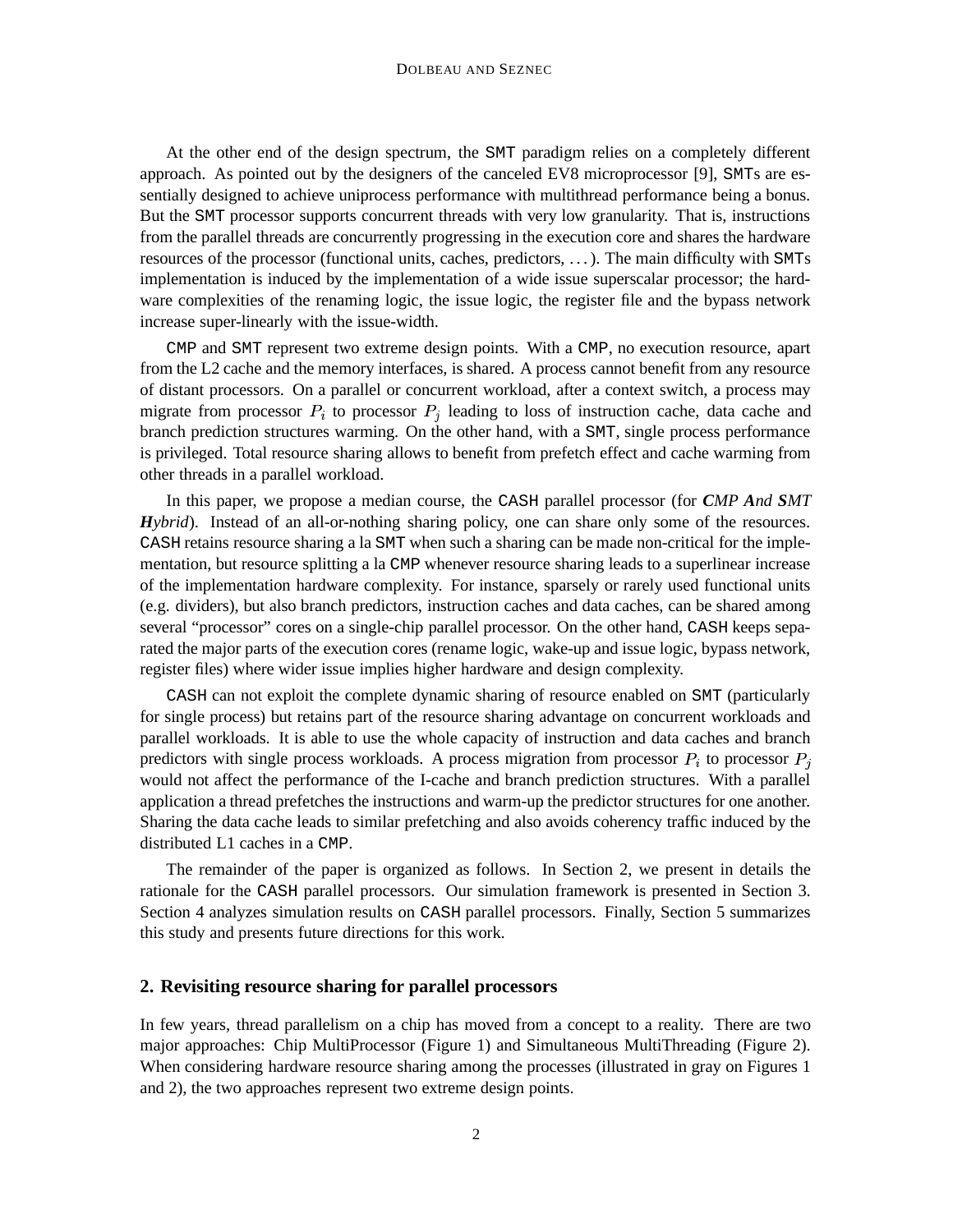| Core 1                 | Core <sub>2</sub> |  |  |  |
|------------------------|-------------------|--|--|--|
| Private L1             | Private L1        |  |  |  |
| <b>Shared L2 Cache</b> |                   |  |  |  |
| Private L1             | Private L1        |  |  |  |
| Core 3                 | Core 4            |  |  |  |

CASH

Figure 1: Diagram of the sharing in a single-chip multi-processor.

| 4-way threaded core    |
|------------------------|
| <b>Shared L1</b>       |
| <b>Shared L2 Cache</b> |

Figure 2: Diagram of the sharing in a simultaneous multithreading processor.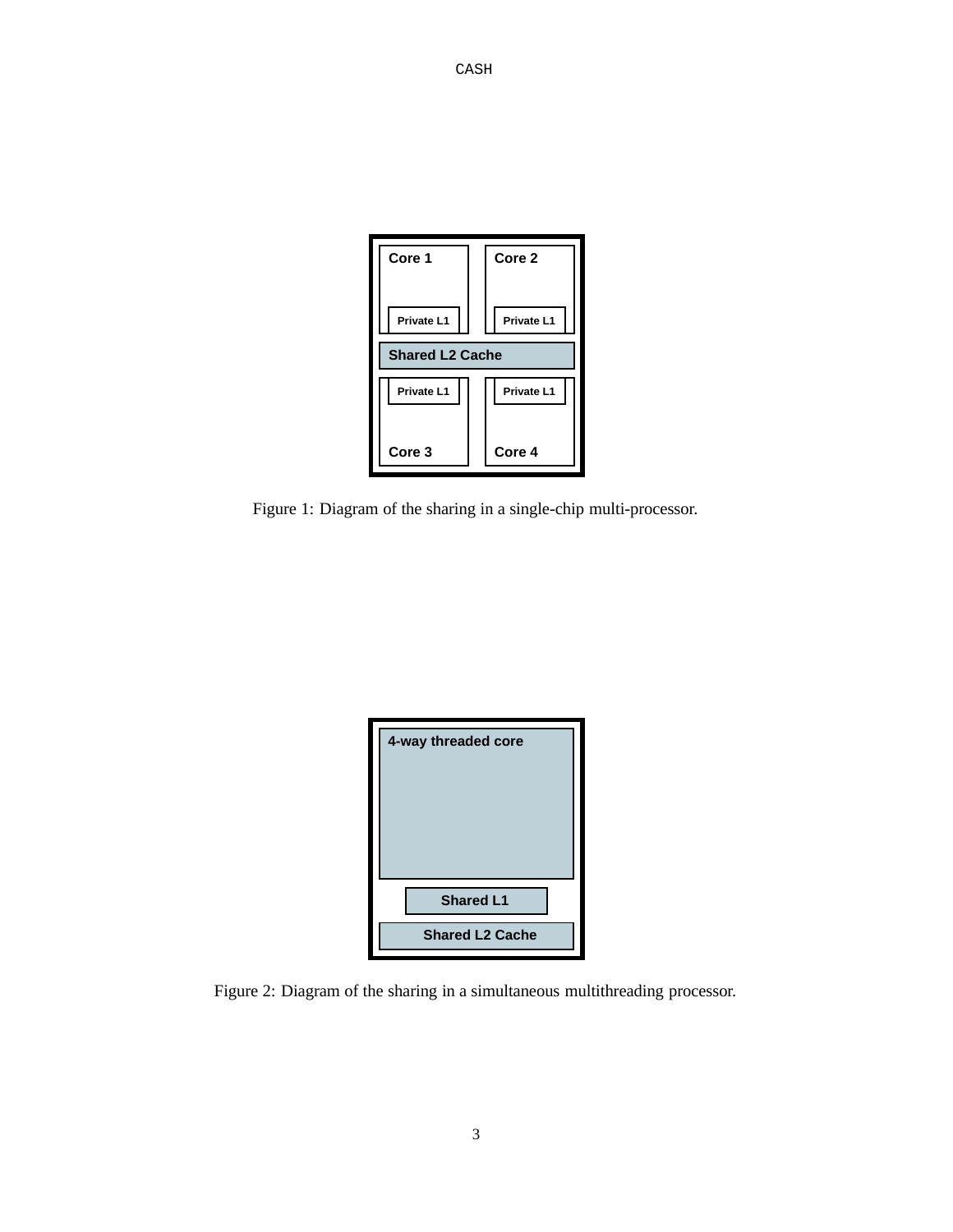

Figure 3: Diagram of the sharing in the proposed CASH.

In this section, we first recall that the complexity of the execution core of a superscalar processor (i.e. the pipeline stages ranging from renaming to retirement) increases superlinearly with the issue width ([11]. For the pipeline stages ranging from register renaming to instruction validation, there is no comparison between the hardware complexity of a 4\*N-issue superscalar SMT processor and the complexity of four N-issue processor in a CMP configuration.

On the other hand, resources such as the I-cache, the data cache or the branch prediction structures can be shared at reasonable hardware cost and pipeline overhead. This stands also for longlatency functional units such as integer multipliers and dividers.

Therefore, it becomes natural to consider intermediate designs between CMPs and SMTs with separate execution cores, but with shared instructions and data caches, branch prediction structures, and long-latency functional units. We call such an intermediate design, CASH (for *CMP And SMT Hybrid*). CASH is illustrated in Figure 3.

Whenever a manufacturer chooses to implement multiple execution cores rather than a very wide issue execution core, CASH represents an alternative to a pure CMP architecture.

#### **2.1 Complexity of wide issue superscalar core**

For the sake of simplicity, we assume the following pipeline organization: instruction fetch, instruction decode, register renaming, instruction dispatch, execution, memory access, write back, retire (see Figure 4). Some of these functional stages may span over several pipeline cycles.

In a wide-issue superscalar processor, the hardware complexity of some of these functional stages increases super linearly and even near quadratically with the issue width. This is due to the dependencies that may exist among groups of instructions that are treated in parallel. All the paths must be dimensioned to be able to treat all the in-flight instructions as if they were all possibly dependent.

For instance, let us consider the register renaming stage, the wake-up and issue logic and the operand fetch.

The register renaming stage includes a global dependency check within a group of N instructions to be renamed in parallel. The complexity of this dependency checking is quadratic with the number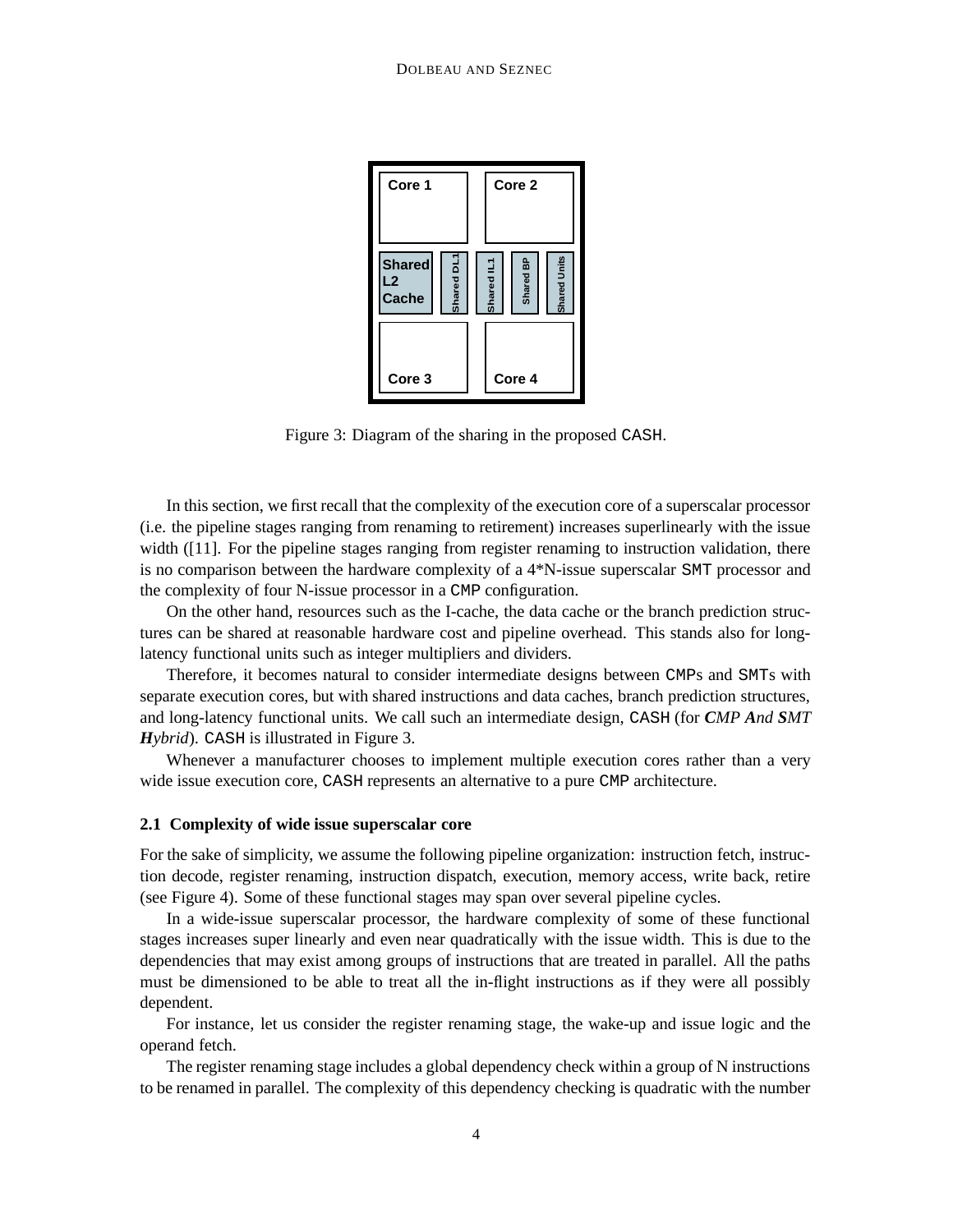| II. Fetch | II. Decl R. Ren & | l Exec.   | II. Ret.l |
|-----------|-------------------|-----------|-----------|
|           | 'I. Disp.         | Mem. Acc. |           |

Figure 4: The stages of the simulated pipeline.

of instructions. It also requires a single cycle read and update of a register map table. In a single cycle with two operands and one result instructions, 2N entries must be read and N entries must be overwritten.

The complexity of the wake-up and issue logic also increases more than linearly with the issue width. Each entry in the wake-up logic must monitor the producer for each source operand. The number of comparators in each entry in the wake-up logic increases linearly with the issue width. As the total number of the in-flight instructions must also be increased, the total number of comparators in the wake-up logic raises near quadratically. If any instruction can be launched on any functional unit able to execute it (for instance, any ALU operation can be executed on any integer ALU), the complexity of the selection logic raises also quasi-quadratically with the issue width. As an alternative, distributed selection logic can be implemented at the expense of some freedom (and performance). For instance, the functional unit executing the instruction can be preselected at dispatch time.

The complexity of operand fetch comes from two factors: the register file and the bypass network. The complexity of the register file in term of silicon area increases more than quadratically with the issue width. The silicon area required by a single register cell increases with the square of the number of register file ports. At the same time more physical registers are needed when the issue width is increased. The access time of the register file also increases dramatically. The number of bypass points required in the bypass network increases linearly, but the number of entries at each bypass point increases more than linearly and the length of result buses also increases.

#### **2.2 Sharing resources in CASH**

The control of dependencies inside a wide-issue SMT superscalar processor results in very high hardware complexity on several functional stages in the pipeline. However some hardware resources needed by every processor could be shared on a multiple execution core processor. For CASH processors, we envisioned sharing long latency units, instruction caches, data caches and the branch predictor.

### 2.2.1 SPARSELY USED LONG LATENCY UNITS

Some functional units are sparsely used in most applications and feature a long latency, for instance integer multipliers and dividers. These execution units also require a substantial silicon area compared with a simple ALU. Traditional uniprocessors must feature a copy of these functional units. Up to the mid 90's, the performance of these functional units were often sacrificed to tradeoff smaller silicon area against latency with not so often used instructions.

With CASH, several execution cores share long-latency execution units, since the contention for their use induces a low overhead. Control around these units will slightly lengthen their latency. However an extra cycle on a 20-cycle latency div is much less a concern than on a 1-cycle latency add.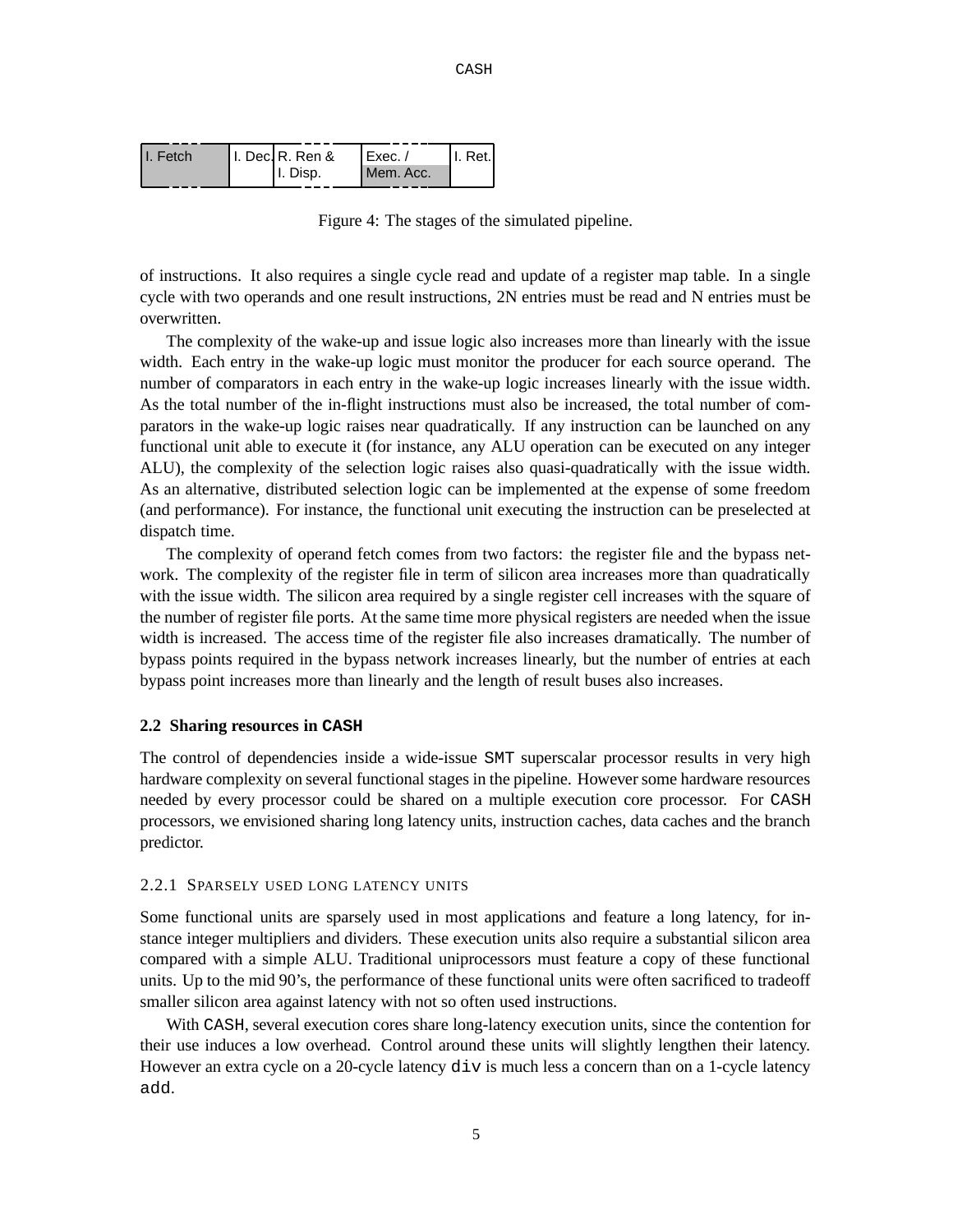As an alternative, one may consider to invest the total silicon area of the N slow dividers in a CMP in a single more efficient divider in CASH. One may also consider sharing a single pair of floating point units between two execution cores in CASH, or implementing a single multimedia unit.

## 2.2.2 INSTRUCTION CACHE AND BRANCH PREDICTOR SHARING

Replicating the instruction cache and branch prediction structures for every processor in a multiple execution core is a waste of resources.

**Instruction cache** To feed a N-issue execution core, the instruction fetch engine must deliver an average throughput equal or higher than N instructions per cycle. The average size of the instruction block that could be fetched in parallel if the front-end is able to bypass not-taken branches is relatively high (8 to 12 instructions on many integer applications, more on floating point applications).

Therefore, four 2-way issue execution cores (or two 4-way) could share a single instruction cache. At each cycle, a single process is granted the access to the instruction cache and a large block of contiguous instructions is read. Processors are granted access to the instruction cache in a round robin mode. Other more aggressive allocation policies can be designed as for SMTs [8].

Even with a capacity four times as large, a shared instruction cache hardware complexity would be in the same range as the hardware complexity of four instruction caches for four 2-way processors.

**Branch prediction structures** *Accurately* predicting the address of the next instruction block is a challenging problem when the prediction must be performed in a single cycle.

For instance, both Alpha EV6 [12] and Alpha EV8 [13] use (not so accurate) single-cycle line predictors backed with a 2-cycle complex instruction address generators that feature target re-computation, complex conditional branch computation, return address stack (and jump predictor for EV8). Whenever line prediction and address generation disagree, instruction fetch resumes with the address generated by the complex address generator. Due to this hierarchical structure, overfetching is implemented on the Alpha EV8 (i.e. two 8-instructions blocks are fetched on a single cycle.)

In conjunction with the shared instruction cache proposed above, the next instruction address generator in CASH is also shared the same way. If N execution cores are implemented then the address for the next block does not need to be valid before N cycles.

The shared instruction address generator hardware cost will be in the same range as replicating N address generators (about the same number of adders, but a wider multiplexor). The total budget for the branch prediction tables may be invested in a single but larger one. Moreover the hardware devoted to line prediction can be avoided while the need for overfetching associated with the poor line predictor accuracy disappears.

A previous study [14] has shown that for global prediction schemes, a benefit on branch prediction accuracy can be obtained from sharing tables, but imposes a return stack for each thread.

## 2.2.3 SHARING THE DATA CACHE

In CASH, the data cache is shared between several processes. This leads either to the use of a multiported cache or to the use of a bank-interleaved cache.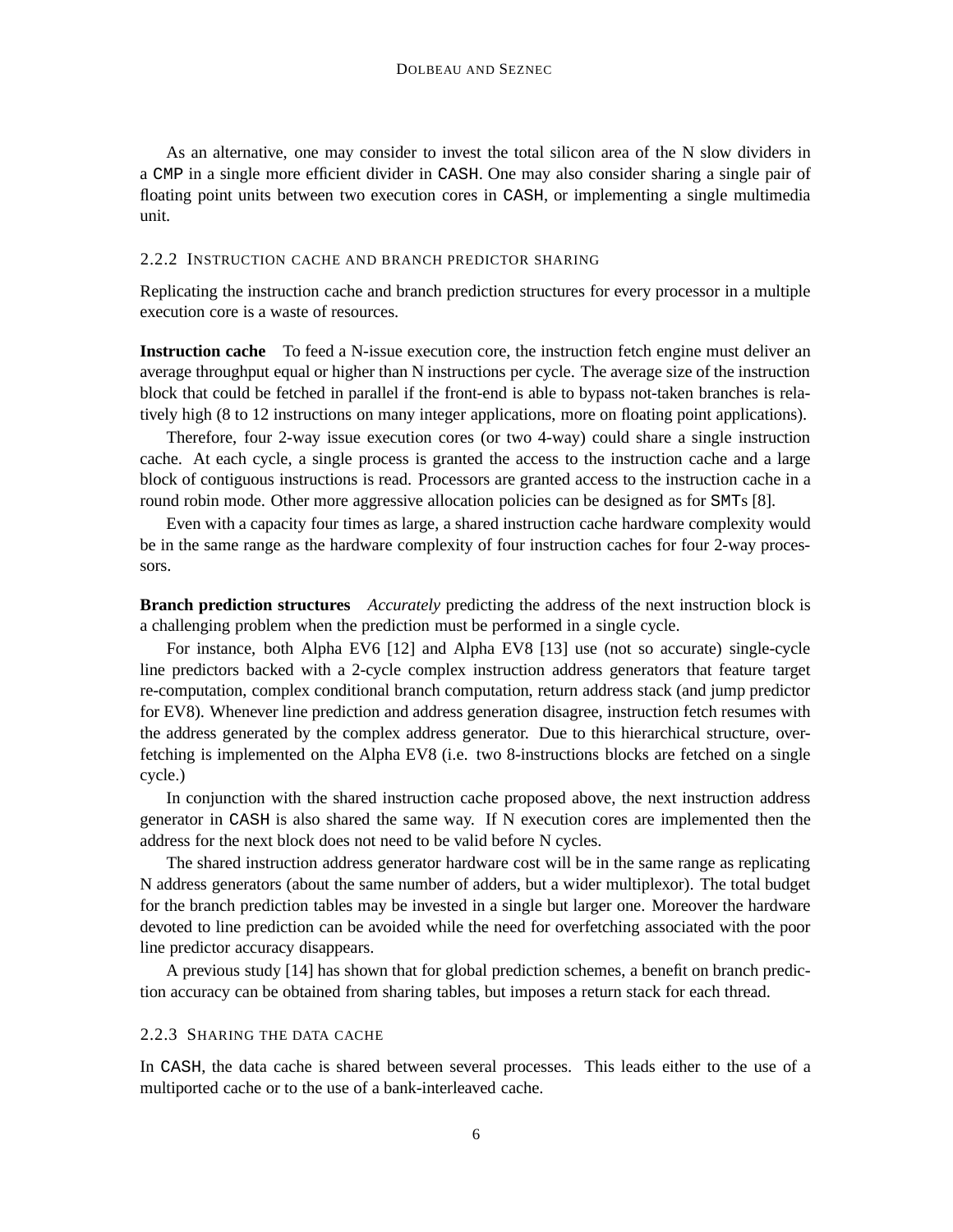The use of a multiported cache in a CASH processor avoids arbitration during accesses to the cache. But implementing a real multiported cache where each processor could grab an access to the same cache block during each cycle leads to a very expensive design. The silicon area devoted to a memory cell grows quadratically with the number of concurrent access ports. Moreover, the access time to a multiported memory array is longer than the access time to an equivalent size single ported one. Therefore, on a multiple execution core, replacing the distributed data caches by a single multiported cache is not cost-effective for access time as well as for total silicon area.

For CASH processors, we propose to use a bank-interleaved structure. The cache can be implemented using single-ported banks. Arbitration is performed on the access to the banks and lengthens the access time. The access time will be further increased by a centralized access, i.e. the latency of the cache will be increased by a cycle or more. On the other hand, the total silicon budget devoted to the L1 data caches in a CMP can be invested in a single larger L1 data cache.

#### 2.2.4 BENEFITS AND DRAWBACKS OF SHARING MEMORY STRUCTURES

There are a few similarities between sharing the data cache and sharing the instruction front end.

Some extra hardware logic is induced by sharing instead of replicating the structures: arbitration + interleaving for the data cache, wider instruction fetch path + wider multiplexors + extra instruction buffers before decode for the instruction front end. Thus, sharing induces some extra cache access time and therefore slightly deepens the pipeline.

Some benefits from this sharing appear quite the same way for both structures. First, one can also invest in a single shared structure the total hardware budget that should have been spent on replicating several copies of the structure. The data cache, the instruction cache, the branch predictor can be implemented with larger capacities in comparison with distributed structures. For each structure, the total capacity is shared.

A second benefit of sharing is the simplification of L2 cache access. For instance, with a 4-way CMP, the L2 cache must arbitrate between requests from the four instruction caches and the four data caches (plus the system bus and the memory bus). Coherency must also be maintained between the L1 data caches. Therefore the total access time to the L2 cache is longer on CMP than on CASH.

Benefits of cache sharing are given below.

- 1. When a multiprogrammed workload is encountered, the capacity is dynamically shared among the different processes. In Section 4, we will see that this situation is most often beneficial for performance.
- 2. When the workload is a single process, this situation is clearly beneficial since the process can exploit the whole resource.
- 3. When a parallel workload is encountered, sharing is also beneficial. Instructions are shared, i.e. less total capacity would be needed, and prefetched by a thread for another one. The branch prediction structures are warmed by the other parallel threads when global history schemes are used. The data cache benefits from sharing and prefetching for read-only data as the instruction cache does. Moreover, on a CMP processor, the data caches of the different processors have to be maintained coherent. On CASH, there is no such need for maintaining data coherency. Thus bandwidth on the L1-L2 cache bus is saved.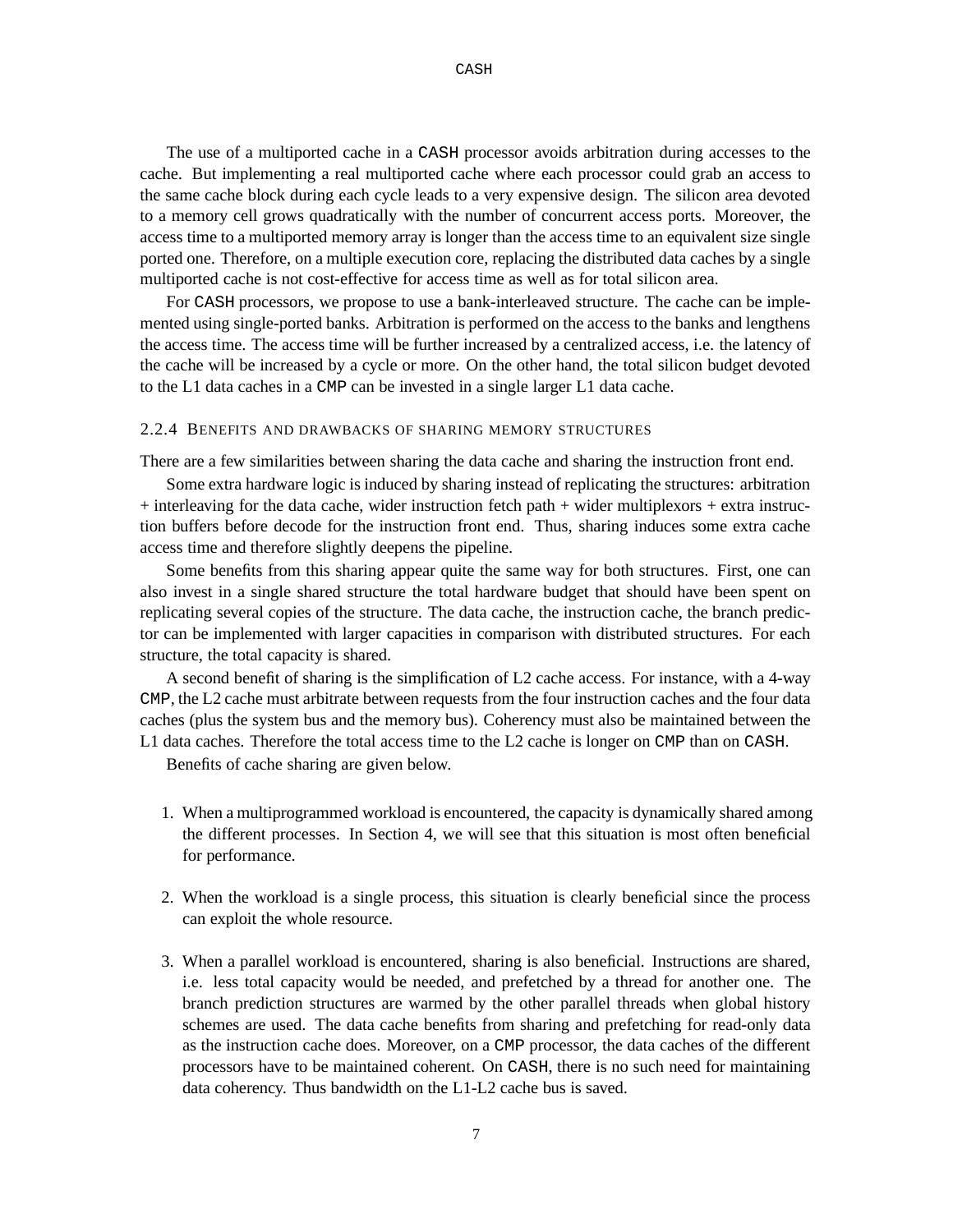4. With a shared memory multiprocessor and therefore with a CMP, the migration of a process from a processor  $P_i$  to processor  $P_j$  would result in a significant performance loss due to a new cold start with cache memory and branch prediction structures. On a CASH processor, this situation is not an issue. As the processors share the caches, migration of a process incurred by the OS does not lead to cold start penalties on the memory hierarchy.

**Memory consistency** On a CMP, snooping memory accesses is also used to maintain consistency on the speculative loads and stores internal to each processor cores. On CASH we enforce read after read dependencies on the same memory location inside each processor. That is, whenever two speculative loads on word X occur out of order inside a processor, the second load is squashed and re-issued. This allows to ensure that any (external) write on X seen by the first load will be seen by the second load. This is consistent with the Alpha Shared Memory Model (see chapter 5 section 6 in [15]).

## **2.3 CASH design spectrum**

The total execution bandwidth of the CASH processor presented above is in practice limited by its instruction fetch bandwidth. We have assumed that a single block of contiguous instructions is fetched per cycle. For many applications, the average size of such blocks is not higher than 8 to 12.

However, they are possibilities for sharing resources even if total issue bandwidth is higher. For instance, a larger total issue bandwidth could be obtained from a single instruction cache through 1) use of an interleaved bank structures and either fetching for two distinct processors on a single cycle or fetching two (possibly) non-contiguous fetch blocks (as on Alpha EV8 [13]) or 2) use of trace caches [16].

Different ways of resource sharing can also be considered. For instance, with a four execution cores chip, a pair of adjacent chips could share the instruction front-end and long-latency functional units.

However the purpose of this paper is to illustrate the existence and viability of intermediate design points between CMPs and SMTs. Exploring the whole design spectrum is out of the scope of this paper. Therefore, we will limit our study to CASH processor with total execution bandwidth of eight instructions per cycle, that is either four 2-way execution cores or two 4-way execution cores.

## **3. Simulations framework and methodology**

# **3.1 Simulated "processor" configurations**

We simulated two basic configurations for both CASH and CMP, a two 4-way execution core processors (CASH-2, CMP-2) and a four 2-way execution core processors (CASH-4, CMP-4).

CASH and CMP differ by:

- The first-level instruction and data caches and the buses to the second-level cache;
- The non-pipelined integer unit (used for complex instructions such as "divide");
- The non-pipelined floating-point unit (again used for complex instructions such as "divide" and "square root extraction");
- The branch predictor.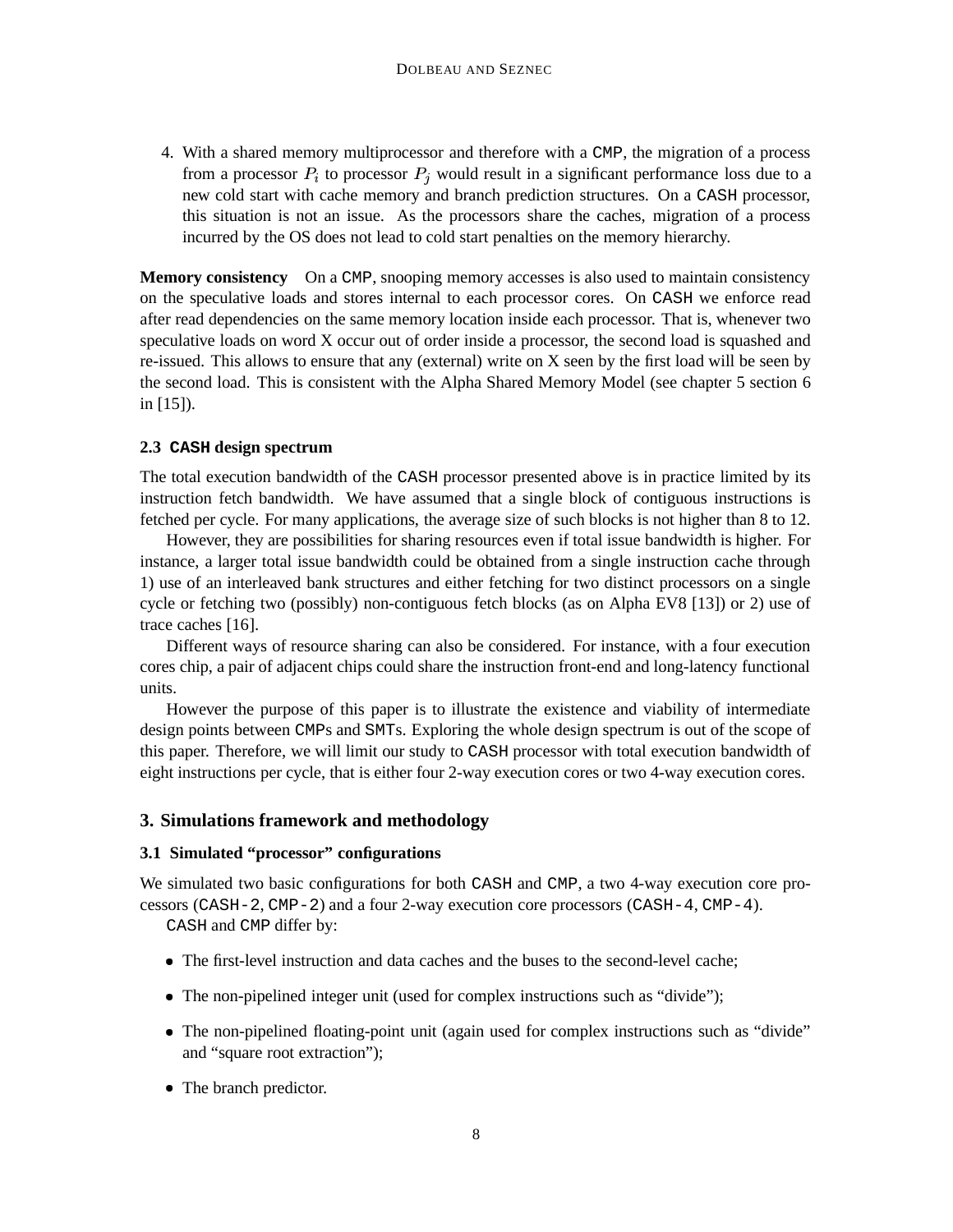| Component                   | Latency   | size                 | associativity |
|-----------------------------|-----------|----------------------|---------------|
| Level one data cache        | 3 (CASH)  | 128KB (CASH-4)       | $4$ (LRU)     |
|                             |           | 64KB (CASH-2)        | 8-way banked  |
|                             | $2$ (CMP) | 32 KB per core (CMP) |               |
| Level one instruction cache |           | 64 KB (CASH-4)       | $2$ (LRU)     |
|                             |           | 32 KB (CASH-2)       |               |
|                             |           | 16 KB per core (CMP) |               |
| Level two cache             | 15 (CASH) | 2MB                  | $4$ (LRU)     |
|                             | 17 (CMP)  |                      |               |
| Main memory                 | 150       | infinite             | infinite      |

Table 1: Latencies and sizes from the components of the memory hierarchy

The considered memory hierarchy is described in Table 1. The branch predictor is an hybrid skewed predictor 2Bc-gskew [17, 13]. The branch predictor uses four 64 Kbits shared tables and a 27 bits global history per thread in CASH, whereas each of the four predictors in the CMP used four 16 Kbits tables and a 21 bits global history.

The other parameters are common to CASH and CMP. CASH-2 and CMP-2 can issue and retire 4 instructions per cycle in each core. Each core features two simples ALUs, one complex ALU (for the various MUL instructions), two simples FPUs, one branch dispatch unit, a pair of memory access units (can together emit one load and one load or store per cycle), one complex ALU (for the various integer DIV instructions) and one complex FPU (for the FDIV and FSQRT instructions). Those last two are shared by all the cores in the CASH processor.

The four cores configurations could issue and retire 2 instructions per cycle in each core, with the same mix of available execution units in each core than above. Each core can support up to 32 in-flight instructions. The register banks (2 per thread, one for floating-point register, one for integer register) have enough renaming registers to rename all in-flight instructions. To avoid simulating the spill-and-fill system code associated with the SPARC windowed registers [18], an "infinite" number of windows was assumed.

The instruction fetch engine differs between CASH and the reference CMP. The conventional CMP is able to fetch 4 (for the 4 cores configuration) or 8 (for the 2 cores configuration) instructions per cycle, every cycle, for each processor. CASH can fetch up to 16 consecutive instructions, but only once every four cycles for a single processor. The CMP fetch engine is slightly more efficient, as it suffers less from short basic bloc terminated by a taken branch. Note that the instruction fetch engine assumed for CMP is very optimistic. Accurate branch prediction in a single cycle is not implemented on processors like EV6 for instance. Dispatching of the instructions is done out-oforder from a 32-instruction queue.

The simulated pipeline is illustrated on Figure 4. In this figure, the grey areas are again those shared by the processor cores: only a single core can do an Instruction Fetch in a given cycle. The Memory Access is also shared, starting with the level 1 data cache (address computation is still private to a core). All other pipeline stages (Instruction Decode, Register Renaming & Instruction Dispatch, Execution, Instruction Retire) are private. The minimum misprediction penalty (fetch to fetch) of a mispredicted branch is 16 cycles, to account for full pipeline flush and recovery of wrong-path instructions (the simulator fetches but does not simulate wrong-path instructions). Note

9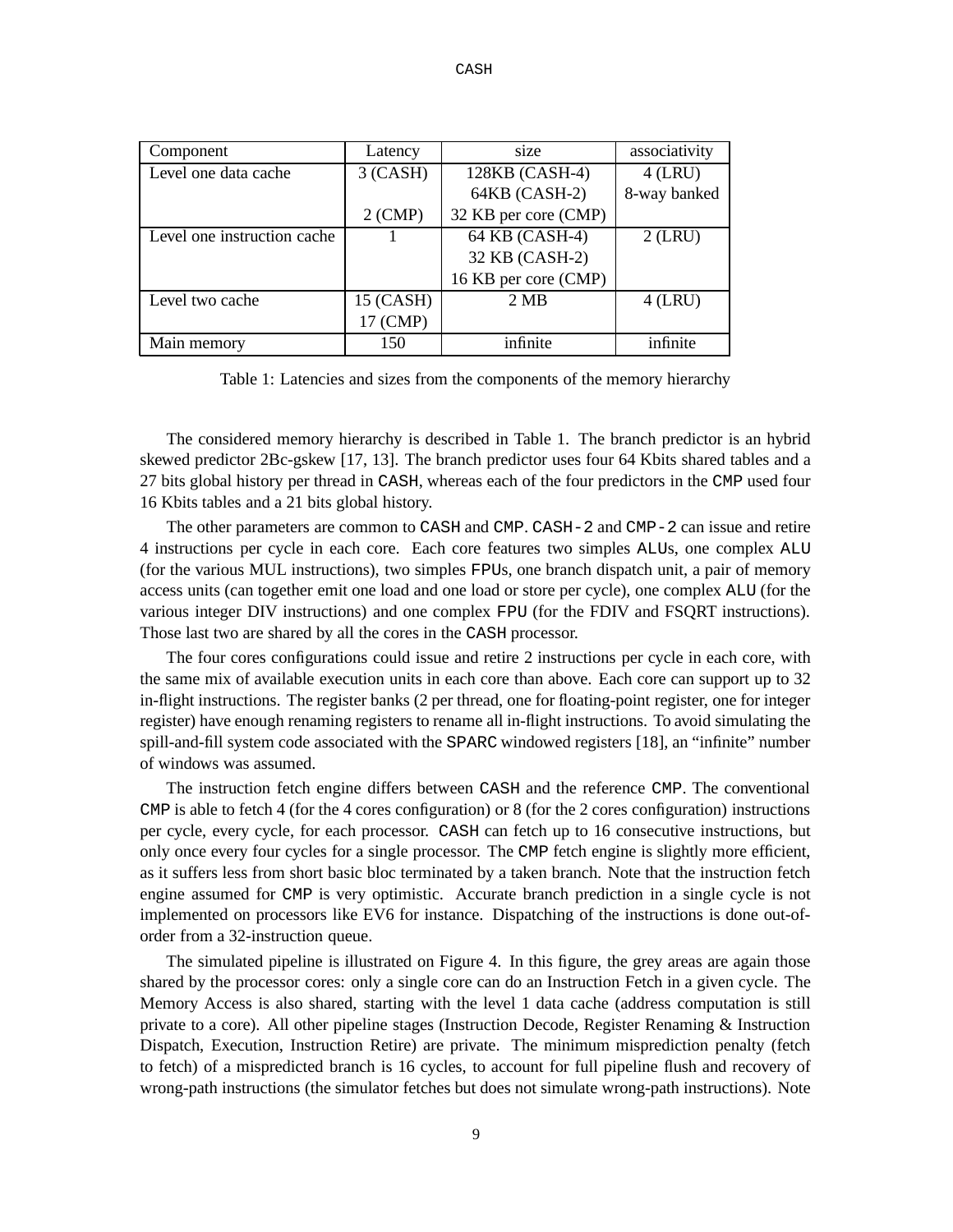that on a misprediction, a CASH core waits for its next instruction fetch slot, resulting in up to 3 extra penalty cycles.

## **3.2 Simulation environment**

Simulation results reported in this paper were obtained using a custom, cycle-accurate, trace-driven simulator. Executions traces were extracted using the CALVIN2 toolset[19], based on the SALTO[20] system, and then fed to the simulator. CALVIN2 is an instrumentation system running on SparcV9 hardware that includes an embedded functional simulator of the SparcV9 instruction set. The embedded simulator allows for fast-forwarding through uninteresting sections of code, such as the initialization phase of a program. This feature allows to simulate only the useful computational part of the code, and thus helps obtaining more significant results.

The simulated execution cores were highly detailed. Three simplifications were made ; first, perfect memory disambiguation ; second, perfect translation look-aside buffer and third, a perfect return addresses stack. On our benchmark set, these three components rarely miss when reasonably sized. All other features were accurately modeled, including contention on the various buses to the different levels of the memory hierarchy.

Prior to execution, caches and predictors were warmed by running 20 millions instructions of each benchmark (interleaved by chunks of 25 thousands instructions) *after* skipping the initialization phase of the application. Sets of benchmarks were run together until the completion of at least millions instructions in each benchmark of the set.

The exception was the simulation of the effect of contexts switches: each thread was then run to 50 millions instructions, to be able to have reasonably long time-slice.

## **3.3 Benchmark set**

Our benchmark set is a subset of the SPEC CPU2000 benchmark suite (10 from the "integer" subset, and 10 from the "floating-point" subset). All benchmarks were compiled using the Sun C and Fortran compilers, targeted at the v8plus sub-architecture, with -xO3 and -fast optimizations for C and Fortran respectively.

With a 4 execution cores configuration, 10 integer 4-thread workloads and 10 floating point 4thread workloads were considered. Each benchmark appears in 4 workloads. A set of chosen mixed FP/int workloads was also run.

With a 2 execution cores configuration, 10 integer 2-thread workloads and 5 floating point 2thread workloads were considered.

In addition to running fully multiprogrammed workloads, we also ran every benchmark alone on the four considered configurations. This allows to compare single-thread behavior of CMP and CASH.

#### **3.4 Performance comparison methodology**

Fair performance comparison of hardware exploiting thread-level parallelism is a difficult issue (see for instance [21]) ; using average IPC may lead to biased results towards high IPC applications.

In order to get a valid comparison of performances, we chose to compare the execution times process per process and for exactly the same slice of the application (i.e, 10 millions instructions of the thread). That is, for a given thread, statistics were extracted after the first  $10$  millions instructions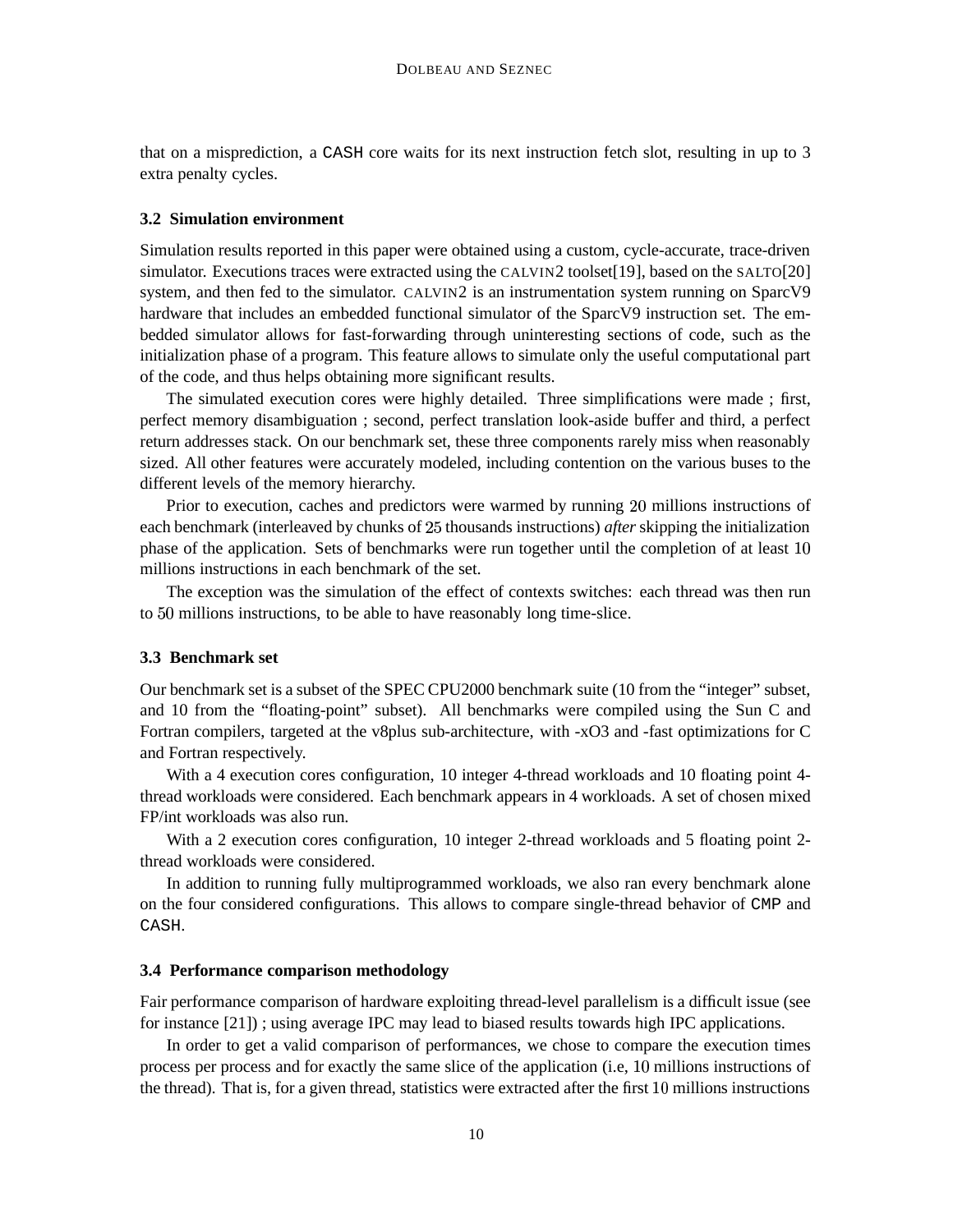#### CASH



Figure 5: Average execution time of integer benchmarks in groups on the 4 cores configurations

have been executed: the complete group of benchmarks continue to be simulated until the last thread has reached its statistic collection point.

This method allows to compare the behavior of each individual thread on CASH and CMP for a given mix of benchmarks.

### **4. Simulation results**

### **4.1 Multiprogrammed workloads**

Ten fully integer workloads were simulated on the 4-core chips and each benchmark was run 4 times in different environments. No group was performing entirely worse running on CASH than on CMP: at least one of the benchmark in the group performed better (i.e. completed the first 10 millions instructions in a shorter execution time) on CASH than on CMP. Precisely, two groups exhibited degradations on three benchmarks, five groups on only one benchmark, and the remaining three groups showed improvements on all benchmarks.

No single benchmark performed worse on all the four workloads. Three of them (164.gzip, 256.bzip2, 197.parser) performed better on a single run, and by only a tiny margin. One benchmark (181.mcf) did twice better and twice worse. But the remaining six benchmarks always performed better, and sometimes by a wide margin: between  $19\%$  and  $24.5\%$  for 176.gcc, between  $16.9\%$ and  $30\%$  for 186.crafty and between  $33\%$  and  $42\%$  for 255.vortex, an instruction cache-hungry benchmark. On Figure 5, we illustrate the average execution time for the 4 runs for all integer benchmarks. In average, the execution time is improved by when using CASH instead of CMP.

Floating-point workloads exhibit more mitigated behaviors. All of the workloads except one presented mixed results. Three workloads had only one improved benchmark, five exhibited two improved benchmarks, two had three improved benchmarks, and the last one performed better on all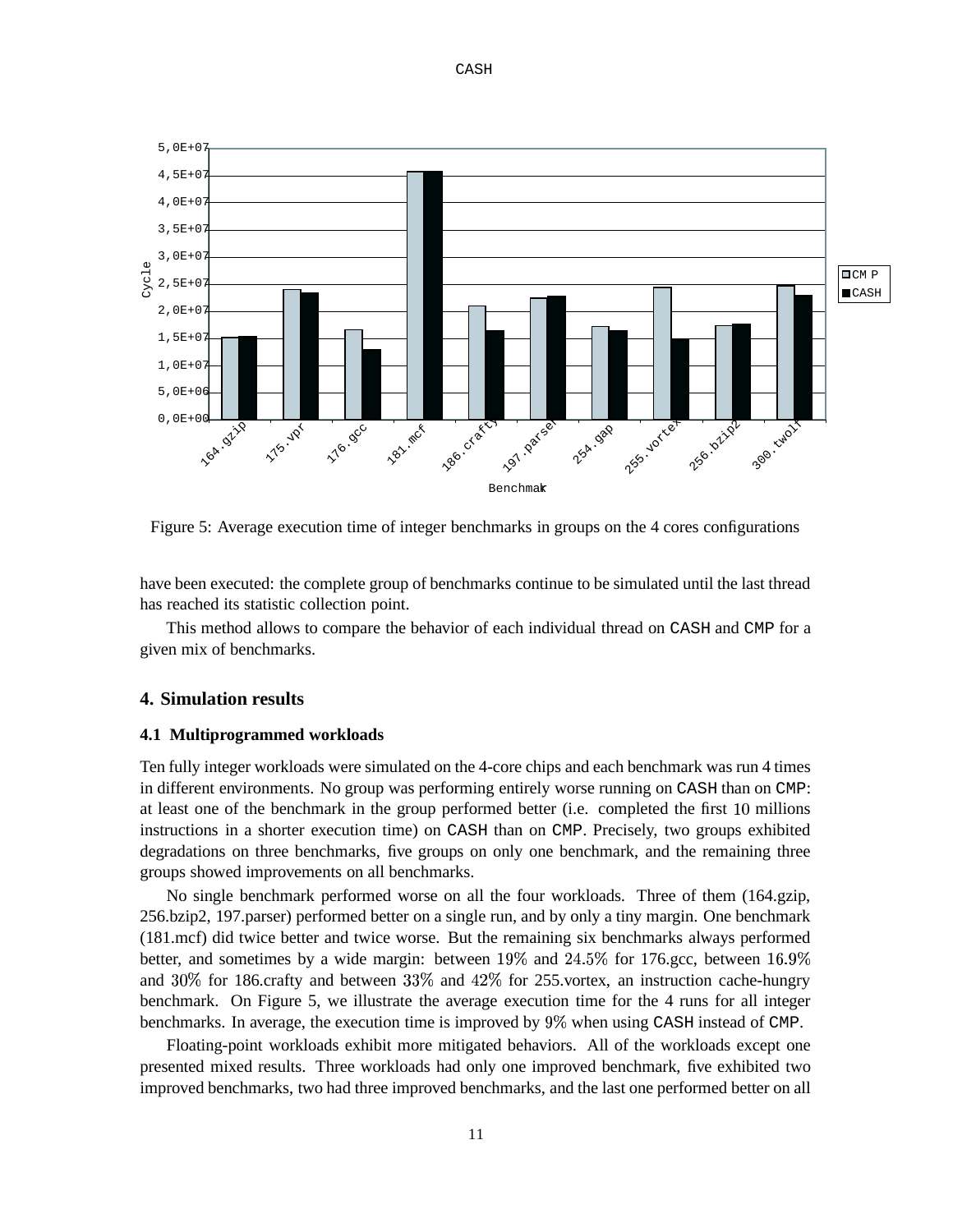

Figure 6: Execution time of integer benchmarks alone on the 4-way chips

benchmarks in the group. No group did worse on all benchmarks. Broken by benchmark, the results are also more mitigated. Four benchmarks (168.wupwise, 171.swim, 191.fma3d and 200.sixtrack) performed consistently better on CASH and four performing consistently worse (172.mgrid, 173.applu, 183.equake and 187.facerec). 178.galgel performed better only once, but with variation always below 1%. Finally 301 apsi improved by about  $7\%$  on three runs with one run slowed by about 1%. The average execution time of all floating-point benchmarks improved by only 1.8% going from the regular CMP to CASH.

We also ran selected mixed workloads, with two integer and two floating-point benchmarks. Results were in line with the others, with none of the tested benchmarks performing noticeably worse than usual, and one (191.fma3d) performing better in a mixed workload. This result is due to the larger L1 data cache in CASH.

Looking into specific components of the processor, we notice an almost negligible effect of the shared execution units due to the low frequency of such instructions. Sharing the branch predictor has a relatively small impact with prediction accuracies very similar on both CMP and CASH.

The memory hierarchy on the other hand has a huge impact on performance. As expected, the benchmark with the best results on CASH are those with the most pathological behaviors: 255.vortex benefits from a large instruction cache, 176.gcc has a similar behavior on a more modest scale. When run together, 255.vortex and 176.gcc both exhibit their most modest gain on CASH.

**2-core chips** 2-core simulations exhibit similar behavior as 4-core simulation, but in a smaller range. A modest average 1.6% gain was encountered for integer workloads on CASH and an insignificant average loss of  $0.16\%$  was encountered for floating-point workloads.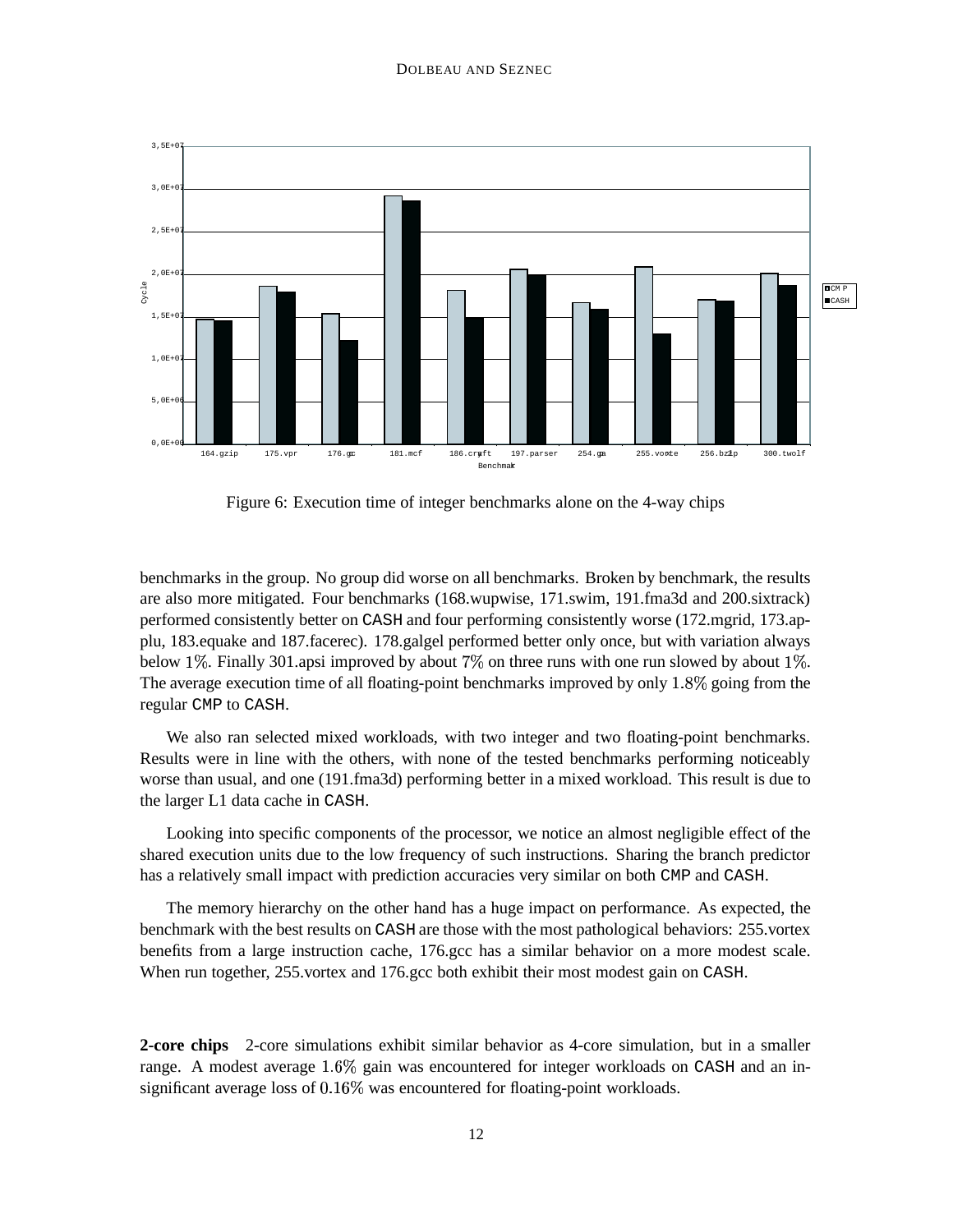### **4.2 Single process workload**

Every benchmark was run alone on all the simulated configurations. On the 4-core chips, the four times larger caches on CASH-4 lead to performance improvement on every single benchmark. These results are illustrated for integer benchmarks on Figure 6.

On the 2-core chips, performance for 2 of the 20 benchmarks (both floating-point) is lower on CASH-2 than on CMP-2, but by no more than  $0.6\%$ . All others benchmarks were faster on CASH, albeit for some by a tiny margin.



Figure 7: Thread rotation on 4 cores processors. Left is the 5-thread case, right is the 4-thread case.

### **4.3 Context switching workload**

We also studied the respective behaviors of CASH and CMP when the workload includes context switches. Our first such workload was the usual 4-thread workload, but we added context switches in a round robin fashion: at regular interval, all threads would move to the previous core (see right side of figure 7.)

We also simulated an "excessive" workload, i.e. a workload with more running processes than the number of available CPU cores. A time-slice was defined, and each process would run on one core for that time-slice before being suspended. Another process is then made to run on this core. The round-robin effect of running 5 processes on 4 cores is shown in figure 7, left side: each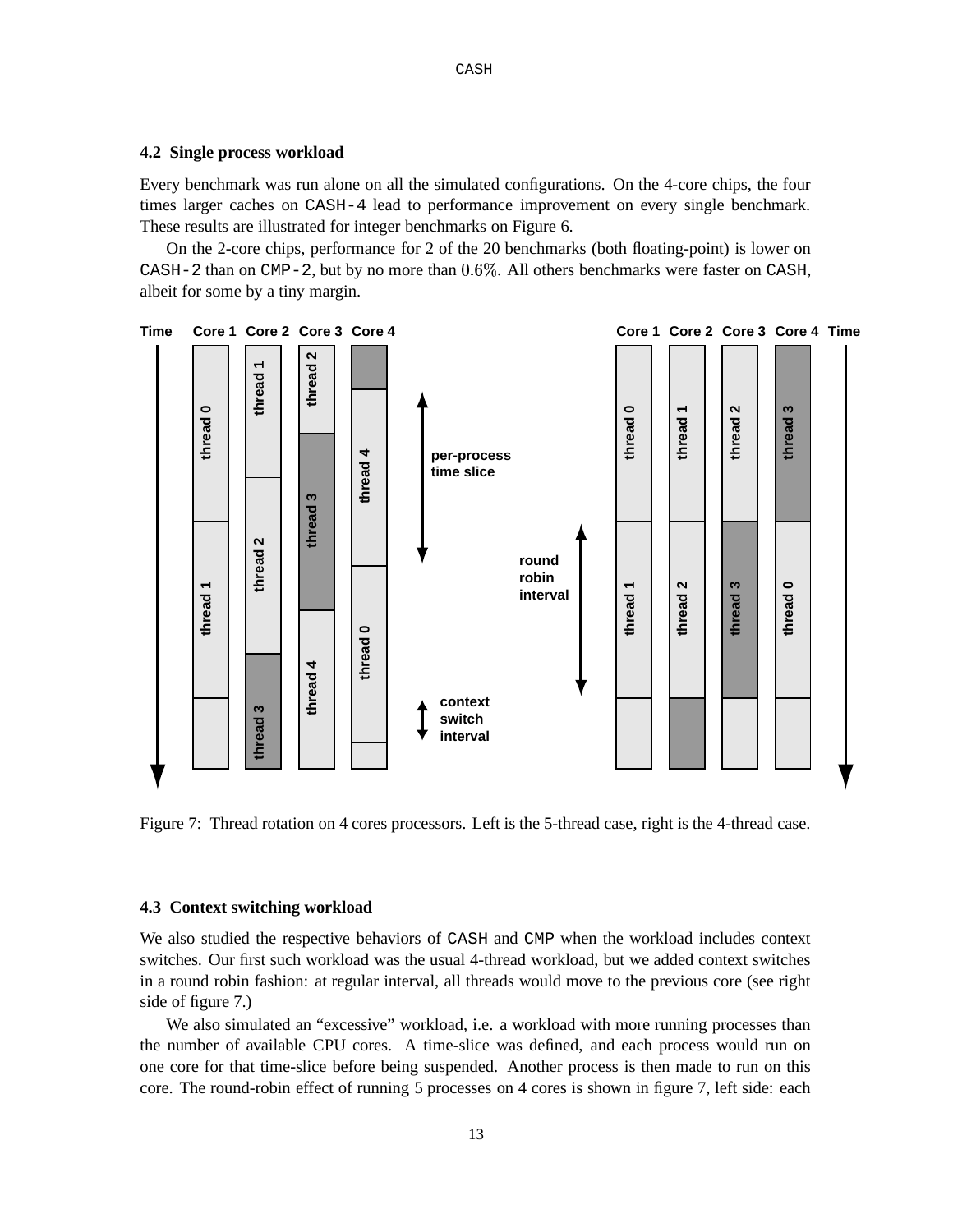process will return on a different core as the one it previously ran on, with a switch occurring inside the processor once each (time-slice in cycles / number of cores) cycles. For instance, thread 3 starts on core 4, leave room for thread 4, and return on core 3 after thread 2 is suspended.

Simulations results were consistent with what one might expect: CASH is more resilient, performancewise to such contexts switches than a CMP. If the number of contexts switches is small in comparison of the number of instructions simulated, then the threads are slightly slowed on both CASH and CMP. There is a distinct advantage for CASH in the first case (four threads round-robin) but this advantage is not distinguishable from the usual sharing effect in the second case (five threads on four cores). The long interval during which the fifth thread is sleeping results in the disappearance of its data and instructions from the caches.



Figure 8: Average performance loss, with a 10 millions cycles interval as reference.

When the number of context switches is raised, the advantage of CASH is also raised (see figure 8): a thread running on a CMP always starts in a "cold" environment with regards to memory and prediction structures, whereas on CASH the environment is still warm (first case) or is not completely cooled (second case). In particular, the shared branch predictor in CASH suffers much less from very frequent contexts switches than the 4 branch predictors in our CMP model.

Even though this effect is not very noticeable for large time-slice, it is nonetheless interesting: It was shown in [22] that the major performance cost of a context switch is due to the cache structures and not the context saving. CASH diminishes this cache-trashing effect, and therefore would allow operating system designer to use shorter time-slice for a finer granularity of process execution.

### **4.4 Parallel workload**

Finally, we also simulated a subset of the SPLASH-2 [23] benchmarks suite, parallelized using POSIX threads. Traces were extracted from a 4-thread execution, after all threads were started (i.e. inside the function used in the PARMACS CREATE macro).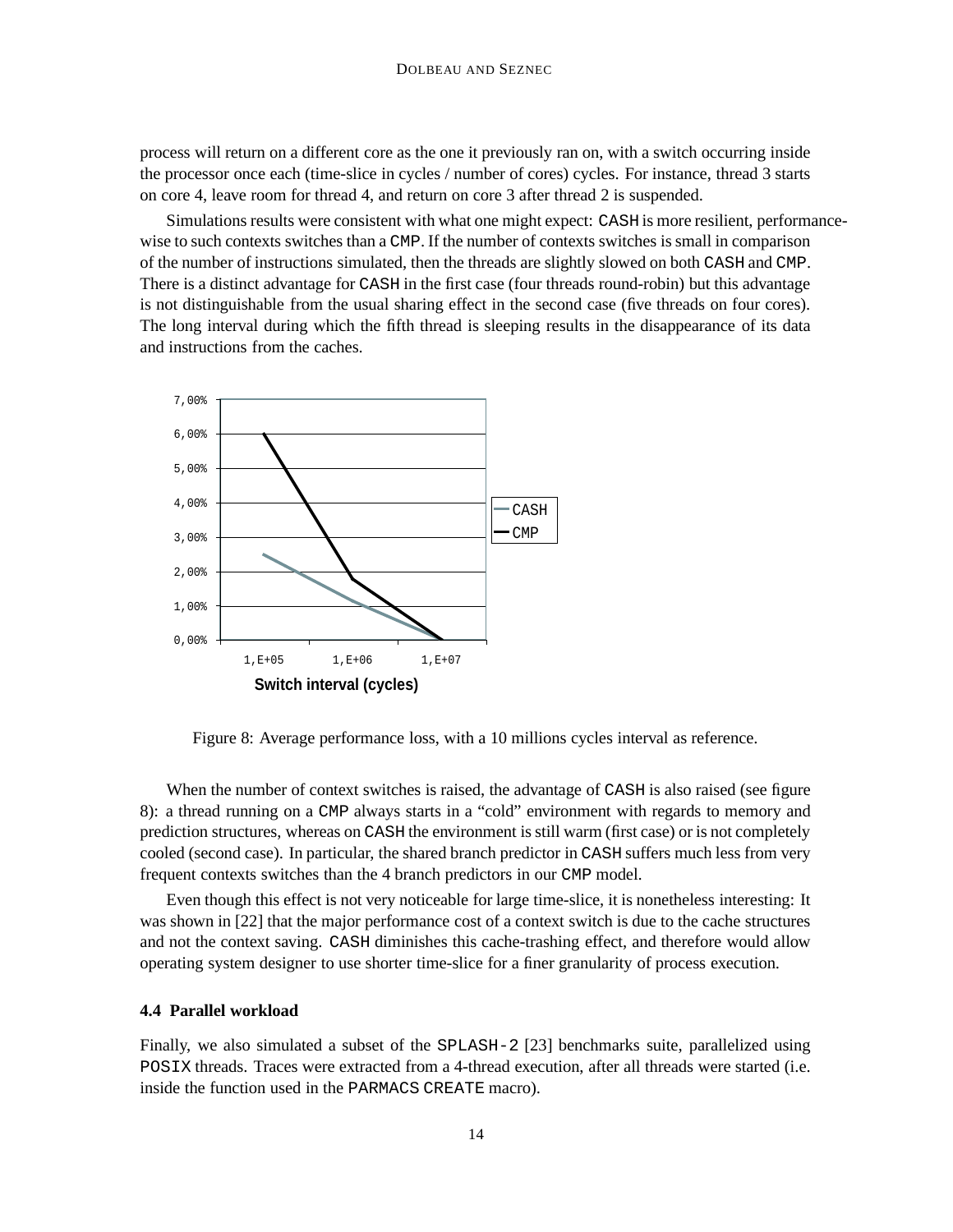All simulated benchmarks exhibited some level of inter-threads sharing and prefetching. The positive effect of this sharing became more visible as the working set to cache size ratio became higher, i.e., by enlarging the working set or diminishing the cache size. CASH is the best performer whenever this ratio is high, thanks to a higher hit ratio on the memory hierarchy.

When most of the working set (data and instructions) fit in the cache(s), CASH and CMP are close performers, the benchmark execution time becoming dominated by internal execution. For instance, on our traces, the radix kernel from SPLASH-2 was dominated by the floating-point instructions (more than  $62\%$  of the instructions, with a large number of double-precision multiplications). If the cache are big enough, the CMP naturally takes the edge thanks to a lower L1 latency. An exception to this is the behavior of the barnes application, were internal execution is dominated by long-latency floating-point instructions (see below subsection 4.6).

### **4.5 About sharing the L1 data cache**

Sharing the L1 data cache in CASH is not automatically positive with multiprocess workloads, since sharing induces an extra latency cycle with loads and may also generate some bank conflicts.

Assuming four execution cores, we ran simulations, both integer and floating-point, on a processor similar to CASH, but with the private, faster access L1 data cache and the longer latency L2 cache similar to CMP. The performance of this version was marginally (in average 1%) better than the performance of CASH. In particular, in most of the cases where CASH-4 was slower than CMP on an individual benchmark, performance close to CMP-4 was obtained.

On the other hand, for single threaded workload, an almost consistent performance advantage was obtained using a shared data cache, with only a handful of benchmarks performing better on the private caches model.

The marginal performance improvement on multiprogrammed performance is low, compared with the benefit of larger caches for incomplete workload, and the benefit of sharing data and instructions in a multithreaded workload.

#### **4.6 About sharing sparsely used functional units**

As explained above (see 2.2.1), sparsely used functional units such as dividers can usually be shared between cores without sacrifying performances. Being "sparsely" used, there is usually very little contention on these units. When a single thread make intensive use of for instance the FDIV instruction, it does not suffer from contention if the other processes in the workload do not use the floating-point divider.

However, the situation may be different for a multithreaded workload. When all threads exhibit the same behavior (as is usual for parallelized code), contention may occur. For instance, the barnes application in the SPLASH-2 benchmarks sets exhibits such a behavior. Performance on the CASH processor suffers, as the 4 threads are effectively serialized over the floating-point divider functional unit.

Therefore, it can be cost-effective on CASH to implement a single, bigger, faster unit. This results in slightly better performance for single-threaded code than can use only one divider, and avoids excessive penalty on multithreaded code. In our experiment, halving the latency of the floating-point divider was enough to make CASH more than a match for CMP on the barnes benchmark, even though CASH was nearly 20% slower with the usual full-latency unit on this specific multithreaded benchmark.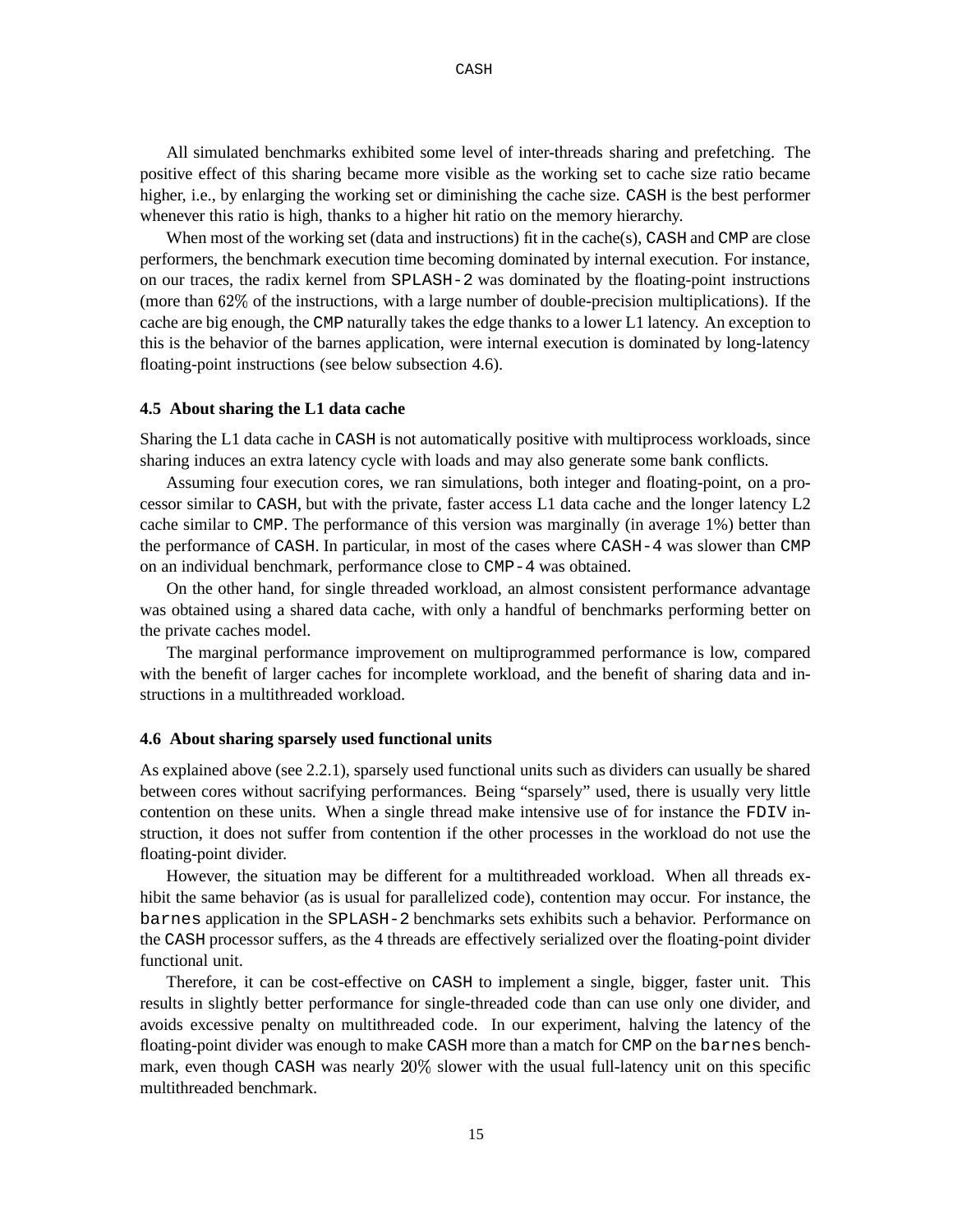We also made experiments with CASH using shared floating-point units, even for more frequent instructions. Instead of connecting two units to each of the four cores, we only used four units, each connected to two adjacent cores. Each core had access to two units, but no two cores were connected to the same two units. The unit responsible for the floating-point division and square root instructions shared by all cores, with the usual high latencies. We then ran our floating-point benchmarks sets on this configuration.

As one might expect, on all floating-point workloads, all benchmarks performed worse running on this configuration while mixed workload exhibited a similar behavior as regular CASH. The benchmark with the higher proportion of floating-point instructions in the trace (173.applu, 172.mgrid, 171.swim) naturally suffered the most, especially when put together on adjacent cores. Other benchmarks were slowed by a smaller amount.

## **5. Conclusion and future work**

The combined impacts of the advance in silicon technology and the diminishing return from implementing wider issue superscalar processor has made hardware thread parallelism a reality in commodity processors. Both CMPs and SMT processors are now offered by manufacturers.

In this paper, we have shown that there exists an intermediate design point between CMP and SMT, the CASH parallel processor (for *CMP And SMT Hybrid*). Instead of an all-or-nothing sharing policy, CASH implements separate execution cores (as on CMPs) but shares the memory structures (caches, predictors) and rarely used functional units (as on SMTs). Whenever sharing allows to use larger memory structures (for caches and branch predictors), or to save material (rarely used functional units, but also line predictor), CASH implements it, even if it induces longer pipeline access and some arbitration. Whenever sharing induces superlinear complexity increase, CASH implements separate hardware: for instance register files, wake up and selection logic, and the bypass network.

The simulation results presented in this paper illustrate that CASH competes favorably with a CMP solution on most workloads. In future studies, we will explore a wider design space. We also want to study (mostly) software solutions to enhance single process workload performance. For instance, sharing the caches among the core allows an helper thread (running on a different core) to prefetch instructions and data for the main thread.

# **References**

- [1] G. Hinton, D. Sager, M. Upton, D. Boggs, D. Carmean, A. Kyker, and P. Roussel, "The microarchitecture of the pentium 4 processor," *Intel Technology Journal*, Q1 2001.
- [2] K. Olukotun, B. A. Nayfeh, L. Hammond, K. Wilson, and K.-Y. Chang, "The case for a singlechip multiprocessor," in *Architectural Support for Programming Languages and Operating Systems (ASPLOS-VII)*, pp. 2–11, 1996.
- [3] L. Hammond, B. A. Nayfeh, and K. Olukotun, "A single-chip multiprocessor," *Computer*, vol. 30, pp. 79–85, Sept. 1997.
- [4] L. A. Barroso, K. Gharachorloo, R. McNamara, A. Nowatzyk, S. Qadeer, B. Sano, S. Smith, R. Stets, and B. Verghese, "Piranha: a scalable architecture based on single-chip multiprocessing," in *Proceedings of the th Annual International Symposium on Computer Architecture: June 12–14, 2000, Vancouver, British Columbia*, (New York, NY, USA), ACM Press, 2000.
- [5] K. Diefendorff, "Power4 focuses on memory bandwidth: IBM confronts IA-64, says ISA not important," *Microprocessor Report*, vol. 13, Oct. 1999.